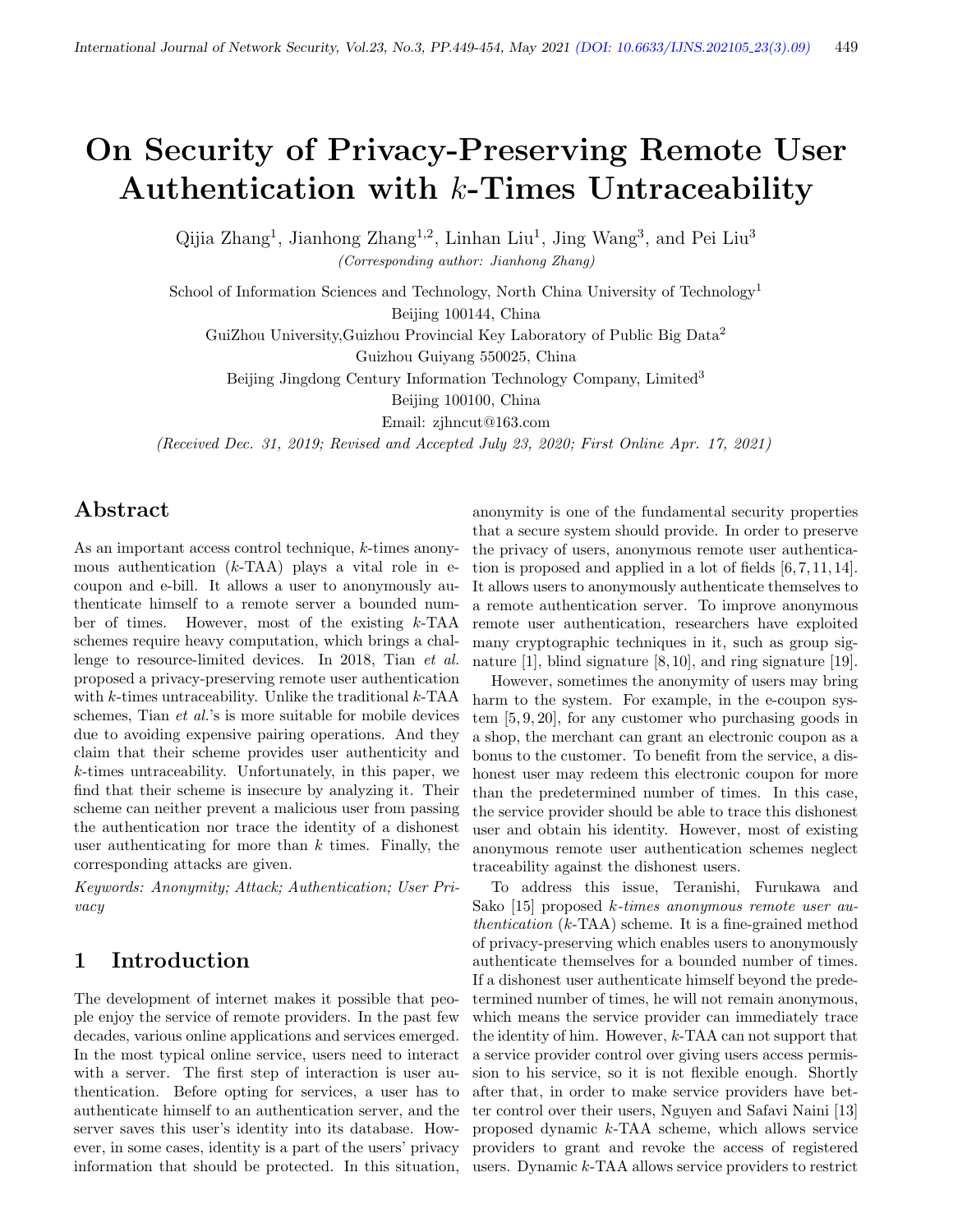access to their services based on not only the number of times, but also other factors such as expiry date. So it can be used in a much wider range of realistic scenarios.

Later on, Nguyen [12] proposed an efficient dynamic k-TAA scheme, where computation and communication costs are constant and do not depend on the limited number k. After that, a lot of schemes  $[3, 4, 16, 18]$  that focus on reducing the computation and communication costs of  $k$ -TAA are proposed. In 2006, Au et al. [2] optimized Nguyen's dynamic k-TAA scheme and reduced time complexity from  $O(k)$  to  $O(log(k))$ .

Although k-TAA and dynamic k-TAA realize the anonymity in authentication and k-times untraceability against dishonest users, how to apply them to mobile devices is still a challenge. With the breakthrough of some key technologies in communication (e.g. 5G), people tend to rely on mobile devices, such as smartphones. These devices are low-power and limited resources, which means they can not handle complex cryptographic operations. However, most of existing k-TAA schemes require certain computation-intensive operations such as pairing and proof of knowledge. Therefore, it is infeasible to simply apply k-TAA schemes to these weak devices with low performance.

Recently, tian et al. proposed a privacy-preserving remote user authentication with k-times untraceability scheme [17], which avoids expensive pairing operations and makes it possible to apply to mobile devices. They claimed that their scheme supports user authenticity and k-times untraceability. In other words, a malicious third party can not impersonate an authorized user. Besides, the authority can trace the real identities of dishonest users who have authenticated themselves for more than k times. However, in this work, we find that their scheme is not as secure as they claimed. Their scheme does not satisfy user authenticity or k-time untraceability. That is to say, by forging a credential, a dishonest user who do not enroll to the server can successfully pass the authentication. Moreover, the dishonest user can still keep anonymous after authenticating for more than k times.

The rest of this paper is organized as follows. In Section 2, we review the system model and security goals of Tian et al.'s scheme. Then, we briefly review Tian et al.'s scheme in Section 3. In Section 4, we give two concrete attacks and analyze the corresponding reasons. Finally, we draw our conclusion in Section 5.

## 2 Preliminary

#### 2.1 System Model

There are two entities in Tian *et al.*'s privacy-preserving remote user authentication with k-times untraceability scheme: Enrolled users and an authentication server.

Users: The users should generate their key pairs, and enroll themselves. After enrolling themselves, they will generate a valid credential and submit it to the

authentication server in the authentication phase. What's more, they need to generate  $k$ -size commitments and send them to the authentication server.

Authentication Server: The authentication server is an honest-but-curious entity. It is in charge of generating master key pair and authenticate users. If there is a dishonest user who authenticates himself for more than  $k$  times, the authentication server will detect his misbehavior and trace his real identity.

## 2.2 Security Goals

A k-times anonymous remote user authentication scheme should satisfy the following properties:

- User Authenticity: An authorized user can generate a valid and legal credential to anonymously authenticate himself. During a session, a third party cannot impersonate an authorized user and forge a credential to pass the authentication.
- k-time Untraceability: Users are only allowed to anonymously authenticate for  $k$  times. If there is a dishonest user who authenticate for more than k times, he will not remain anonymous, and the authentication server will be able to trace his real identity.

## 3 Reviews of Tian et al.'s Scheme

In this section, we briefly review Tian *et al.*'s scheme. Their scheme includes 5 phases: System initialization, key generation, enrollment, authentication, trace. These phases are given as follows.

#### 3.1 System Initialization

Authentication server S takes a secure parameter as input, and output a multiplicative cyclic group G with order q. Let q denote a generator of  $\mathbb{G}$ . S chooses two hash function:  $H_1: \{0,1\}^* \to \mathbb{G}, H_2: \mathbb{G} \to \mathbb{Z}_q$ . S chooses  $y, e, f \in \mathbb{Z}_q$ , then computes  $g^y, g_1 = g^e, g_2 = g^f, g_1^y, g_2^y$ . Finally secretly keep master secret key:  $msk = (y, e, f)$ , and publish the public parameters:

$$
PK = (\mathbb{G}, q, g, g^y, g_1, g_2, g_1^y, g_2^y).
$$

## 3.2 Key Generation

The user *i* randomly chooses the secret key  $x \in \mathbb{Z}_q$  as his secert key  $sk_i$ . Then uses system public key to computes  $g_1^x$  as his public key  $pk_i$ .

#### 3.3 Enrollment

In this part, a user gets his credential by interacting with authentication server S.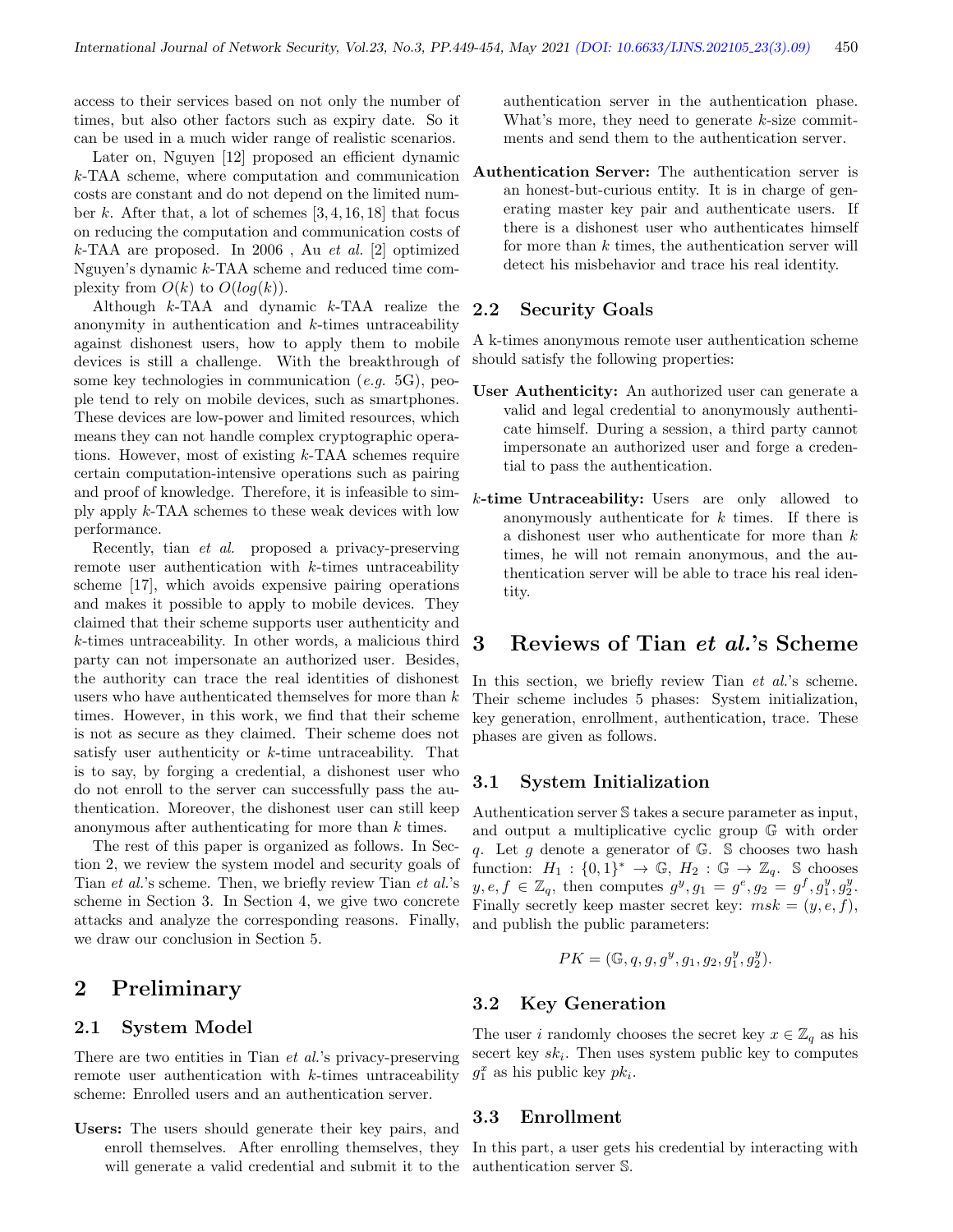1) Firstly user i requests authentication server  $S$  for enrollment. Upon receiving  $i$ 's request,  $\mathbb S$  randomly chooses  $\mathcal{K} \in \mathbb{Z}_q$ , and computes:

$$
\delta_1 = g^{\mathcal{K}}, \delta_2 = (g_1^x g_2)^{\mathcal{K}},
$$

and sends them to user i.

2) User *i* randomly chooses  $x_1, a, b \in \mathbb{Z}_q$ , and computes:

$$
\alpha = (g_1^x g_2)^{y \cdot x_1},
$$
  
\n
$$
\beta = (g_1^x g_2)^{x_1},
$$
  
\n
$$
m = H_1(\alpha || \beta),
$$
  
\n
$$
r = m \cdot \beta^a \cdot \delta_2^{b \cdot x_1},
$$
  
\n
$$
m' = H_2(m || r) / b,
$$

and sends  $m'$  to  $\mathbb{S}$ .

3) Upon receiving  $m'$ , the authentication server S computes blinded signature:

$$
s' = \mathcal{K} + y \cdot m',
$$

and sends  $s'$  to user i.

4) Upon receiving  $s'$ , user i checks

 $g^{s'} \stackrel{?}{=} g^{y \cdot m'}.$ 

If it does not hold, abort. Otherwise, user computes

 $s = s' \cdot b + a$ ,

and keeps  $(\alpha, \beta, r, s)$  as a valid credential.

#### 3.4 Authentication

In this part, S authenticates valid users.

1) Before making request for authentication, user  $i$  randomly chooses  $s_1, s_2, ..., s_k \in \mathbb{Z}_q$  and computes two k-size sets:

$$
(S_1, S_2, ..., S_k) = (g_1^{x \cdot s_1}, g_1^{x \cdot s_2}, ..., g_1^{x \cdot s_k})
$$
  

$$
(\bar{S}_1, \bar{S}_2, ..., \bar{S}_k, ) = (g_2^{s_1}, g_2^{s_2}, ..., g_2^{s_k}).
$$

Then encrypts them and generates ciphertext  $C_i$  =  $Enc(S_i, \overline{S}_i)$  by using master public key, and sends it to the authentication server S.

- 2) Upon receiving the request from the user  $i$ ,  $\Im$  randomly chooses  $c_i \in \mathbb{Z}_q$  and sends it to user *i*.
- 3) User i computes

$$
R_1 = x_1 + s_1 \cdot c_i + s_2 \cdot c_i^2 + \dots + s_k \cdot c_i^k,
$$
  
\n
$$
R_2 = x \cdot R_1,
$$

and sends 
$$
(R_1, R_2, \alpha, \beta, r, s)
$$
 to  $\mathbb{S}$ .

4)  $\delta$  checks whether user *i*'s credential is valid:

$$
H_1(\alpha||\beta) \stackrel{?}{=} \beta^{-s} \cdot \alpha^{H_2(H_1(\alpha||\beta)||r)} \cdot r. \tag{1}
$$

If it does not hold, aborts. Otherwise, checks whether the following equation holds:

$$
g_1^{R_2} \cdot g_2^{R_1} \stackrel{?}{=} \beta \cdot S_1^{c_i} \cdot S_2^{c_i^2} \cdots S_k^{c_i^k} \cdot \bar{S_1}^{c_i} \cdot \bar{S_2}^{c_i^2} \cdots \bar{S_k}^{c_i^k}.
$$

If it does not hold, aborts. Otherwise, S authenticates user i.

#### 3.5 Trace

For each authentication request, S randomly chooses a  $c_i$  and sends it to the user i, which is used to compute  $R_1$  and  $R_2$ . Therefore, the user i generates different  $R_1$ and  $R_2$  every time. If there is a dishonest user i who maliciously uses a valid credential more than  $k$  times, the authentication server  $\mathbb S$  will be able to get at least  $k+1$ different  $R_1$  and  $R_2$ . Then S has the following equations:

$$
\begin{cases}\nR_{11} = x_1 + s_1 \cdot c_{i_1} + s_2 \cdot c_{i_1}^2 + \dots + s_k \cdot c_{i'_1}^k \\
R_{12} = x_1 + s_1 \cdot c_{i_2} + s_2 \cdot c_{i_2}^2 + \dots + s_k \cdot c_{i'_2}^k \\
\vdots \\
R_{1_{k+1}} = x_1 + s_1 \cdot c_{i_{k+1}} + s_2 \cdot c_{i_{k+1}}^2 + \dots + s_k \cdot c_{i_{k+1}}^k\n\end{cases}
$$
\n(2)

and

 $\sqrt{ }$  $\int$ 

 $\overline{\mathcal{L}}$ 

$$
R_{2_1} = x \cdot (x_1 + s_1 \cdot c_{i_1} + s_2 \cdot c_{i_1}^2 + \dots + s_{k_1} \cdot c_{i_1}^k)
$$
  
\n
$$
R_{2_2} = x \cdot (x_1 + s_1 \cdot c_{i_2} + s_2 \cdot c_{i_2}^2 + \dots + s_k \cdot c_{i_2}^k)
$$
  
\n...  
\n
$$
R_{2_{k+1}} = x \cdot (x_1 + s_1 \cdot c_{i_{k+1}} + s_2 \cdot c_{i_{k+1}}^2 + \dots + s_k \cdot c_{i_{k+1}}^k)
$$
  
\n(3)

By calculating (2) and (3), S can get  $x_1$  and  $x_1 \cdot x$ respectively. Obviously, the secret key  $sk_i$  of the user i can be successfully obtained by S. After getting the secret key of the user  $i$ , the authentication server  $S$  can easily trace the real identity of this user.

# 4 Attacks on Tian et al.'s Scheme

In this section, we show the detail attacks on Tian *et al.*'s scheme. By analyzing it, we show that their scheme satisfies neither user authenticity nor k-times untraceability. This means that a dishonest user can authenticate himself without enrollment by forging a credential, and the dishonest user can still keep anonymous after authenticating himself more than  $k$  times. The detail attacks are given as follows.

### 4.1 Attack on User Authenticity

We assume a misbehaving user  $i'$ , who does not enroll himself to the authentication server  $S$  or generate a valid credential. However,  $i'$  can forge a credential and pass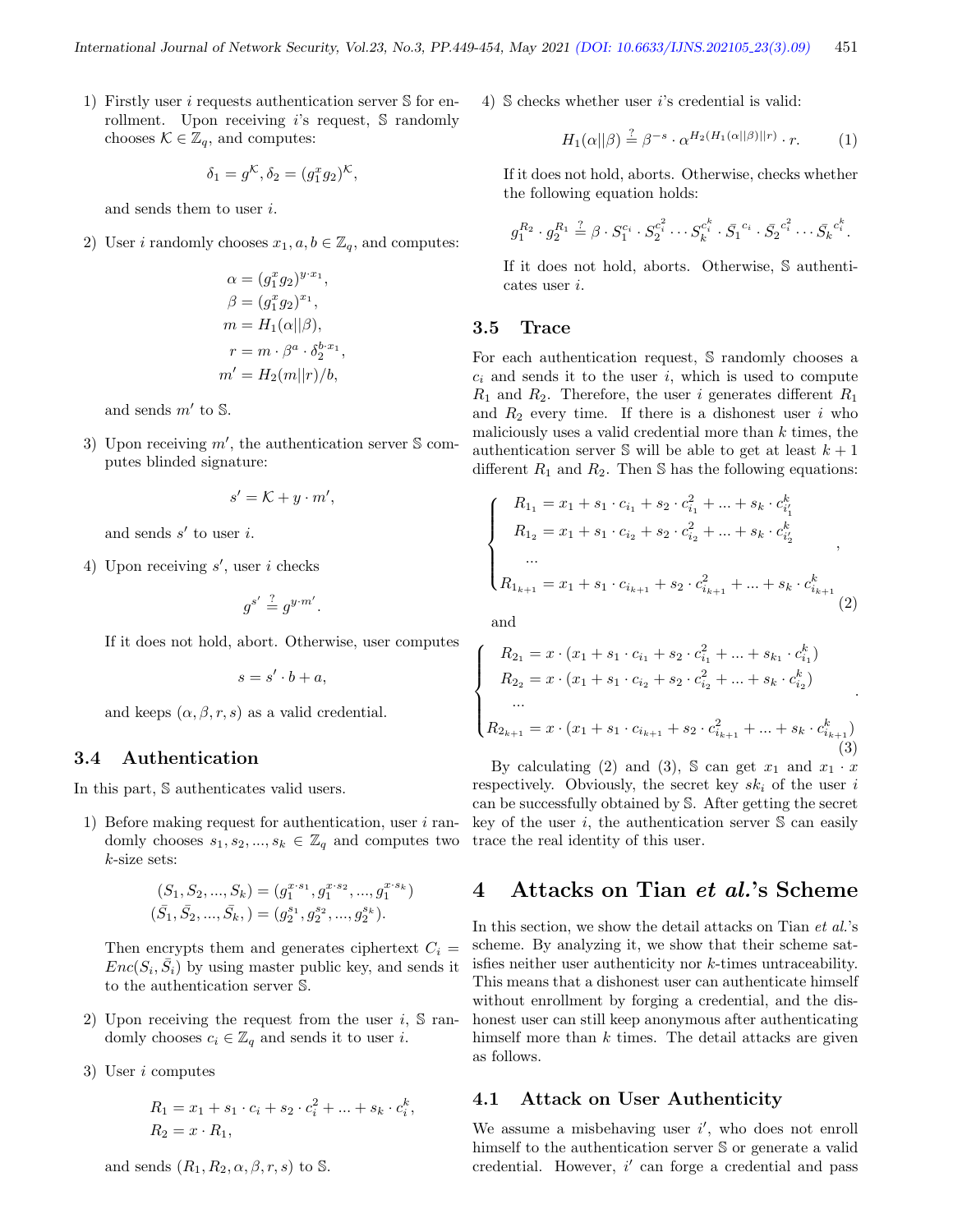the verifying equations. Since the server S cannot distinguish him from other honest users, it will allow him to be authenticated. The description of this attack is given as follows.

In order to forge a credential without enrollment, user i' randomly chooses  $x', x'_1 \in \mathbb{Z}_q$  and computes:

$$
\alpha' = (g_1^{x'} g_2)^{x'_1},
$$
  
\n
$$
\beta' = \alpha',
$$
  
\n
$$
r' = H_1(\alpha'||\beta'),
$$
  
\n
$$
s' = H_2(H_1(\alpha'||\beta')||r'),
$$

and saves  $(\alpha', \beta', r', s')$  as his forged credential.

To authenticate himself by using this forged credential, user  $i'$  needs to interact with  $\mathbb S$  as below.

1) User i' randomly chooses  $s_1, s_2, ..., s_k \in \mathbb{Z}_q$  and computes two k-size sets:

$$
(S_1, S_2, ..., S_k) = (g_1^{x' \cdot s_1}, g_1^{x' \cdot s_2}, ..., g_1^{x' \cdot s_k})
$$
  

$$
(\bar{S}_1, \bar{S}_2, ..., \bar{S}_k, ) = (g_2^{s_1}, g_2^{s_2}, ..., g_2^{s_k}).
$$

Then  $i'$  encrypts them and generates ciphertext  $C_i'$  =  $Enc(S'_i, \bar{S}'_i)$  by using master public key, and sends it to the authentication server S as his authentication request.

- 2) Upon receiving the request from the user  $i'$ ,  $\mathbb S$  randomly chooses  $c_{i'} \in \mathbb{Z}_q$  and sends it to user i'.
- 3) Upon receiving  $c'$ , user i' computes:

$$
R'_1 = x'_1 + s_1 \cdot c_{i'} + s_2 \cdot c_{i'}^2 + \dots + s_k \cdot c_{i'}^k,
$$
  

$$
R'_2 = x' \cdot R_1,
$$

and sends  $(R'_1, R'_2, \alpha', \beta', r', s')$  to S.

4) S checks whether user i's credential  $(\alpha', \beta', r', s')$  is valid:

$$
H_1(\alpha'||\beta') \stackrel{?}{=} \beta'^{-s'} \cdot \alpha'^{H_2(H_1(\alpha'||\beta')||r')} \cdot r'. \qquad (4)
$$

The Equation (4) can hold correctly. Because we have:

$$
\beta'^{-s'} \cdot \alpha'^{H_2(H_1(\alpha'||\beta')||r')} \cdot r'
$$
  
=
$$
\beta'^{-H_2(H_1(\alpha'||\beta')||r')} \cdot \beta'^{H_2(H_1(\alpha'||\beta')||r')} \cdot r'
$$
  
=
$$
r'
$$
  
=
$$
H_1(\alpha'||\beta').
$$

Then S checks whether the following equation holds:

$$
g_1^{R'_2} \cdot g_2^{R'_1} \stackrel{?}{=} \beta' \cdot S_1^{c_{i'}} \cdot S_2^{c_{i'}^2} \cdots S_k^{c_k^k} \cdot \bar{S}_1^{c_{i'}} \cdot \bar{S}_2^{c_{i'}^2} \cdots \bar{S}_k^{c_k^k}.
$$
\n(5)

The Equation (5) can hold correctly. Because we have:

$$
\beta' \cdot S_1^{c_{i'}} \cdot S_2^{c_{i'}^2} \cdots S_k^{c_{i'}^k} \cdot \bar{S}_1^{c_{i'}} \cdot \bar{S}_2^{c_{i'}^2} \cdots \bar{S}_k^{c_i^k}
$$
\n
$$
= (g_1^x g_2)^{x'_1} \cdot g_1^{x' s_1 c_{i'}} \cdot g_1^{x s_2 c_{i'}^2} \cdots g_1^{x' s_k c_{i'}^k} \cdot g_2^{s_1 c_{i'}}
$$
\n
$$
\cdot g_2^{s_2 c_{i'}^2} \cdots g_2^{s_k c_{i'}^k}
$$
\n
$$
= g_1^{x'(x'_1 + s_1 c_{i'} + s_2 c_i^2 + \cdots + s_k c_{i'}^k)} \cdot g_2^{(x'_1 + s_1 c_{i'} + s_2 c_{i'}^2 + \cdots + s_k c_{i'}^k)}
$$
\n
$$
= g_1^{R'_2} \cdot g_2^{R'_1}.
$$

Both of the above two equations hold, so S authenticates the misbehaving user  $i'$ .

This attack indicates that Tian et al.'s scheme can not satisfy unforgeability. We show that a misbehaving user  $i'$  can successfully authenticate himself to the authentication server S without enrollment by forging a credential. What's more, the misbehaving user  $i'$  can use the same  $(C_{i'}, R'_{1}, R'_{2}, \alpha', \beta', r', s')$  up to k times to authenticate himself to S without being detected.

## 4.2 Attack on k-Time Untraceability

Tian et al. claims their scheme can achieve k-time untraceability, which allows an honest user be authenticated anonymously only up to  $k$  times. If there is a dishonest user who authenticated himself more than  $k$  times, he will not remain anonymous and the authentication server will trace his real identity. We give an attack on it and show that in Tian et al's scheme, a dishonest user can keep anonymous after authenticating for  $k+1$  times. The detail of attack is described as follows:

User  $i'$  randomly chooses  $x', x'_1 \in \mathbb{Z}_q$  and forges a credential:

$$
\alpha' = (g_1^{x'} g_2)^{x'_1}, \n\beta' = \alpha', \nr' = H_1(\alpha'||\beta'), \ns' = H_2(H_1(\alpha'||\beta')||r').
$$

User  $i'$  uses this forged credential to authenticate himself as below.

1) User i' randomly chooses  $s_1, s_2, ..., s_k \in \mathbb{Z}_q$  and computes two  $k$ -size sets:

$$
(S_1, S_2, ..., S_k) = (g_1^{x' \cdot s_1}, g_1^{x' \cdot s_2}, ..., g_1^{x' \cdot s_k}),
$$
  

$$
(\bar{S}_1, \bar{S}_2, ..., \bar{S}_k, ) = (g_2^{s_1}, g_2^{s_2}, ..., g_2^{s_k}).
$$

Then  $i'$  encrypts them and generates ciphertext  $C_i'$  =  $Enc(S'_i, \bar{S}'_i)$  by using master public key, and sends it to the authentication server S as his authentication request.

2) Upon receiving the request from the user  $i'$ ,  $\mathbb S$  randomly chooses  $c_{i'} \in \mathbb{Z}_q$  and sends it to user i'.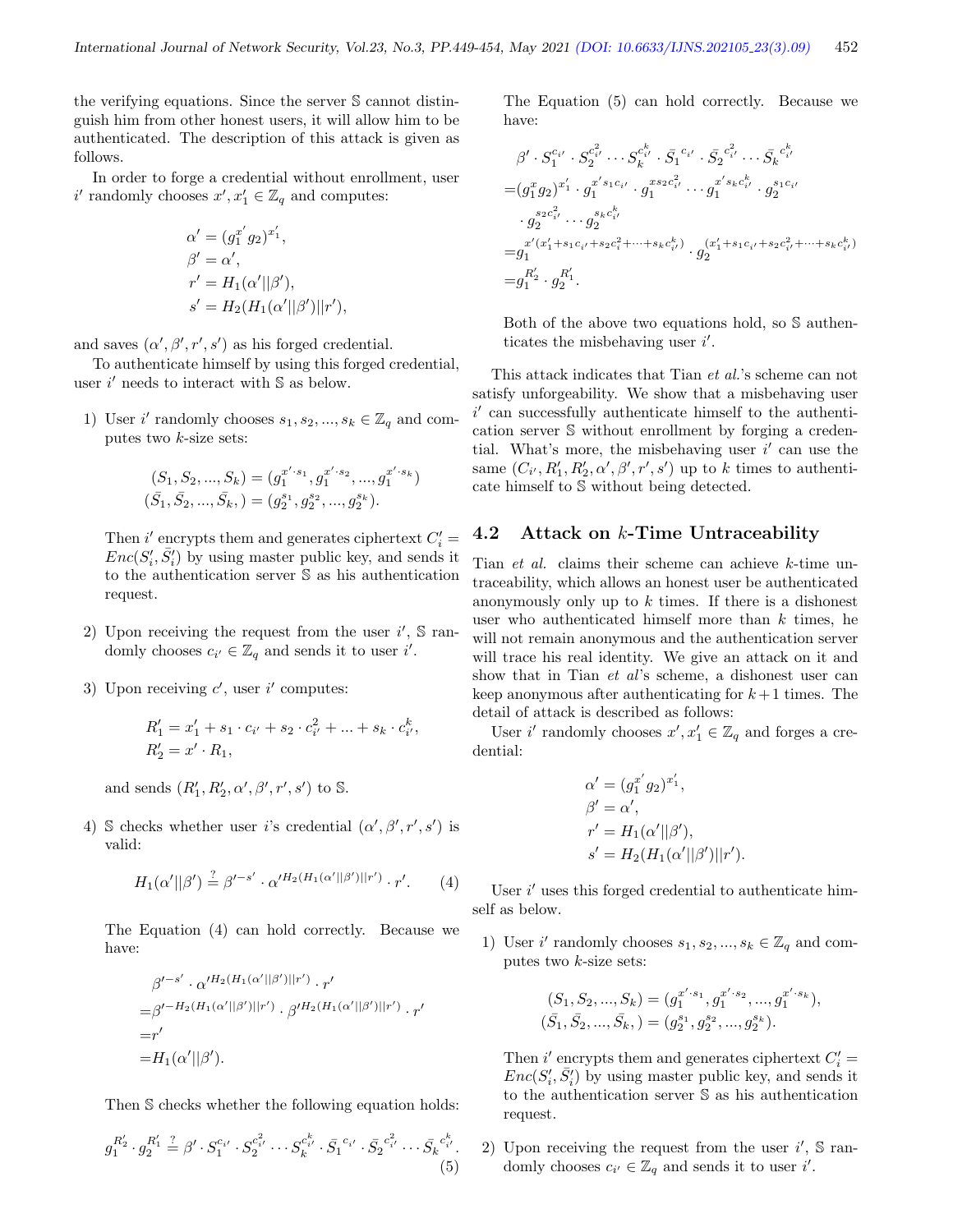3) Upon receiving  $c'$ , user  $i'$  computes:

$$
R'_1 = x'_1 + s_1 \cdot c_{i'} + s_2 \cdot c_{i'}^2 + \dots + s_k \cdot c_{i'}^k,
$$
  

$$
R'_2 = x' \cdot R_1,
$$

and sends  $(R'_1, R'_2, \alpha', \beta', r', s')$  to S.

4) S checks whether the following two equations are hold:

$$
H_1(\alpha'||\beta') \stackrel{?}{=} \beta'^{-s'} \cdot \alpha'^{H_2(H_1(\alpha'||\beta')||r')} \cdot r', \qquad (6)
$$

$$
g_1^{R'_2} \cdot g_2^{R'_1} \stackrel{?}{=} \beta' \cdot S_1^{c_{i'}} \cdot S_2^{c_{i'}^2} \cdots S_k^{c_k^k} \cdot \bar{S}_1^{c_{i'}} \cdot \bar{S}_2^{c_{i'}^2} \cdots \bar{S}_k^{c_k^k}.
$$
\n(7)

According to the attack on authentication, we can know that Equation (6) and Equation (7) are both hold, and  $S$  authenticates the misbehaving user  $i'$ .

5) If this misbehaving user  $i'$  uses his forged credential to authenticate himself for more than  $k$  times, the authentication server S will detect his misbehavior and try to trace him.  $\mathcal S$  gets at least  $k+1$  different  $R'_1$  and  $R'_2$  with different  $c_{i'}$ . Then S computes the following equations:

$$
\begin{cases}\nR'_{1_1} = x'_1 + s_1 \cdot c_{i'_1} + s_2 \cdot c_{i'_1}^2 + \dots + s_k \cdot c_{i'_1}^k \\
R'_{1_2} = x'_1 + s_1 \cdot c_{i'_2} + s_2 \cdot c_{i'_2}^2 + \dots + s_k \cdot c_{i'_2}^k \\
& \dots & , (8) \\
R'_{1_{k+1}} = x'_1 + s_1 \cdot c_{i'_{k+1}} + s_2 \cdot c_{i'_{k+1}}^2 + \dots \\
& & \dots & + s_k \cdot c_{i'_{k+1}}^k\n\end{cases}
$$

and

$$
\begin{cases}\nR'_{2_1} = x' \cdot (x'_1 + s_1 \cdot c_{i'_1} + s_2 \cdot c_{i'_1}^2 + \dots + s'_k \cdot c_{i'_1}^k) \\
R'_{2_2} = x' \cdot (x'_1 + s_1 \cdot c_{i'_2} + s_2 \cdot c_{i'_2}^2 + \dots + s_k \cdot c_{i'_2}^k) \\
\dots \\
R'_{2_{k+1}} = x' \cdot (x'_1 + s_1 \cdot c_{i'_{k+1}} + s_2 \cdot c_{i'_{k+1}}^2 + \dots \\
&\quad + s_k \cdot c_{i'_{k+1}}^k\n\end{cases}
$$
\n(9)

to get  $x'_1$  and  $x'_1 \cdot x'$  respectively. Then S can easily obtain the secret key of  $i'$ , which is  $x'$ .

After getting  $x'$ , S computes  $g_1^{x'}$  and try to find out the identity whose public key matches this value. However,  $\mathbb S$  could not determine the identity of dishonest user  $i'$  in its database since there is no public key of  $i'$ .

This attack indicates that Tian et al.'s k-RUA scheme does not satisfy k-time untraceability. We show that by forging a credential, a misbehaving user can not only successfully authenticate himself to the authentication server, but also keep anonymous after authenticating for more than  $k$  times.

#### 4.3 Discussion

In the following, we analyze the reason to lead to the above attacks and provide our suggestions. In authentication phase of Tian et al.'s scheme, we can find that any one can forge a credential to impersonate an authorized user and pass authentication. We can see that in the Equation (1) hash value  $H_2(H_1(\alpha||\beta)||r)$  is irrelevant to s. This makes the verifying Equation (1) vulnerable. In this situation, attackers can randomly choose s. When setting  $s' = H_2(H_1(\alpha||\beta)||r)$ , attackers can forge a credential  $(R_1', R_2', \alpha', \beta', r', s')$  to pass authentication. To improve Tian et al.'s scheme, we suggest applying group signature technique to associate hash value  $H_2(H_1(\alpha||\beta)||r)$  with s. With anonymity, group signature can protect users' privacy and help to get rid of the threats that attackers set  $s = H_2(H_1(\alpha||\beta)||r)$ . Then attackers are not able to forge a credential to pass authentication in this way.

# 5 Conclusion

In this paper, we analyze the security of Tian *et al.*'s privacy-preserving remote user authentication with ktimes untraceability scheme. We found that their scheme is insecure although it is proven to be secure. It can not satisfy user authenticity and k-time untraceability. This is to say, in their  $k$ -RUA scheme, any third party can forge a credential and impersonate an authorized user to pass authentication. Furthermore, the authentication server can not trace the real identity of a dishonest user, even though he authenticated for more than  $k$  times. Our analysis is confirmed thought two concrete attacks. In the last, we show the reason to produce such attacks and give the corresponding suggestions. Our future work is improving privacy-preserving remote user authentication with *k*-times untraceability scheme.

## Acknowledgments

This research was was supported by Guangxi Key Laboratory of Cryptography and Information Security (No. GCIS201808, GCIS201710), the Engineering Program Project of CUC (3132015XNG1541), National Key R&D Program of China(2018YFB0803900) and the Foundation of Guizhou Provincial Key Laboratory of Public Big Data (No. 2019BDKFJJ012). The authors gratefully acknowledge the anonymous reviewers for their valuable comments.

## References

[1] G. Ateniese, J. Camenisch, M. Joye, and G. Tsudik, "A practical and provably secure coalition-resistant group signature scheme," in Annual International Cryptology Conference, pp. 255–270, 2000.